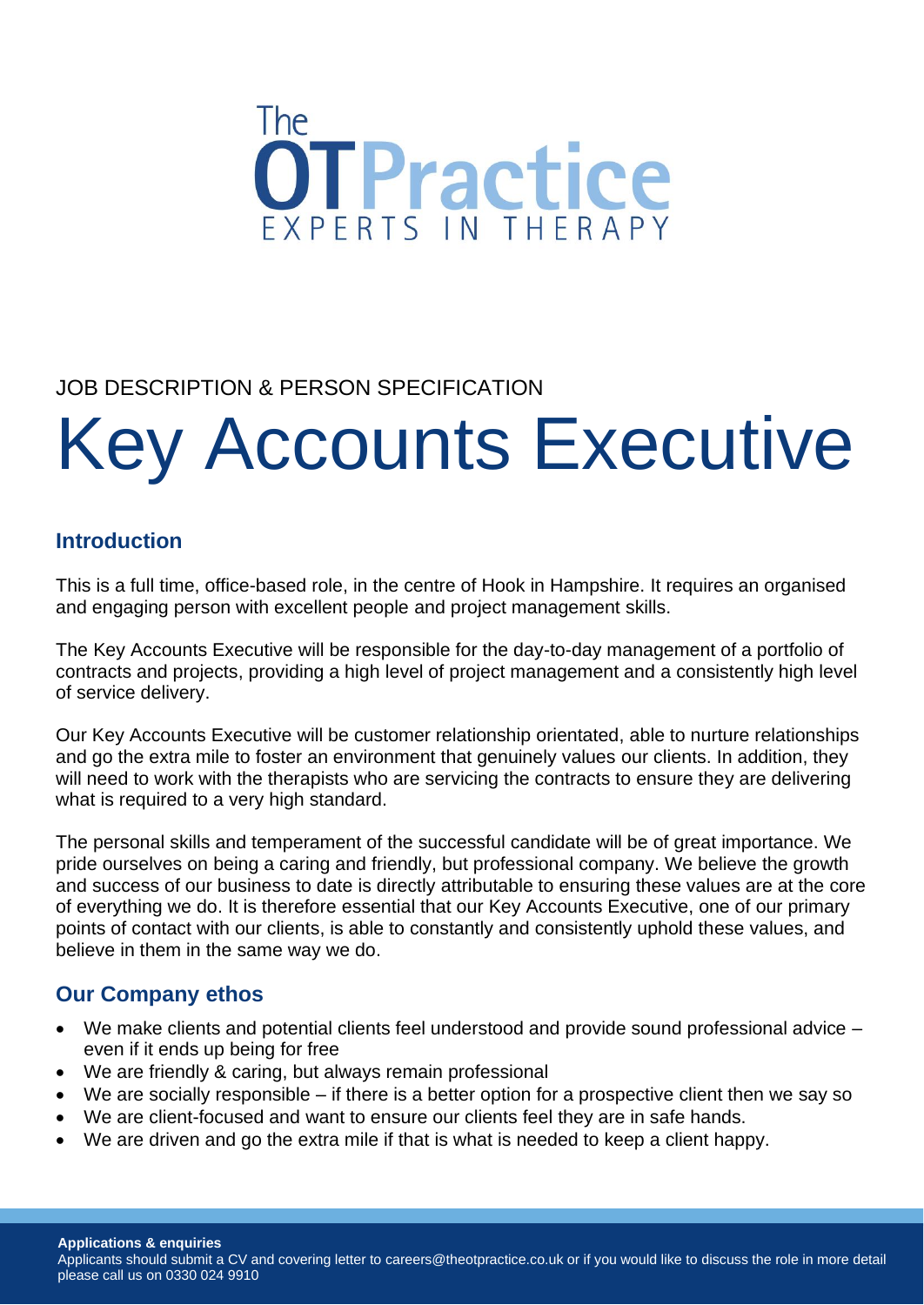# **Details of the role**

The successful candidate will ultimately be responsible for leading on delivery, monitoring, and completion of projects, in particular the following areas:

- Partnering with the business development team at the appropriate stage pre-contract to understand the contract requirements and what will be required in terms of project delivery.
- Delivering contracts to the agreed scope, on time, to a high standard:
	- o Keeping clients updated with progress and identifying any issues and plans for mitigation.
	- $\circ$  Building relationships with project stakeholders including both the customer and the therapists delivering the services.
	- o Proactive project management, KPI monitoring and enforcing agreed deadlines monitoring and follow up on therapist progress and ensuring QA processes are completed within KPIs.
	- o Identifying, analysing and managing project risks, minimising the impact on contract completion.
	- o Problem solving and administration for clients.
	- o Invoicing and budget/spend tracking.
	- o Attending client review meetings during contract delivery.
	- o Supporting with elements of contract completion and wrap-up.
	- o Provide information and reports for senior management as and when required.
- Where appropriate, tasks may be delegated to an Administrator, however the Account Executive retains overall responsibility. This requires maintaining oversight and monitoring across all delegated tasks, ensuring all KPIs and quality standards are met.

# **Skills and qualifications**

The following skills and qualifications will be required/desirable:

- Previous account/project management experience or similar client facing role is essential.
- Ability to successfully manage multiple projects and liaise with a number of key stakeholders.
- Evidence of excellent organisational skills.
- High level of competency with technology.
- Excellent presentation skills and appreciation for good design.
- A good knowledge and experience in contractual and project documentation such as Schedules, Briefing Notes, Statements of Work, process workflows.
- Experience within or knowledge of the healthcare industry is desirable but not essential.
- Managerial or leadership experience is desirable.
- Willing to undertake a DBS check.
- Attention to detail and quality  $-$  above all else.

# **Personal skills & attributes**

Fundamental to this role is the character and temperament of the individual. They will be expected to take responsibility for clients, which will take a high level of organisation, efficiency and sense of ownership. Important personal skills and attributes include:

- Exceptional organisational skills and ability to manage several projects concurrently.
- Being customer and relationship orientated.
- Ability to understand clients' needs, building trust and establishing a strong rapport.

Applicants should submit a CV and covering letter to careers@theotpractice.co.uk or if you would like to discuss the role in more detail please call us on 0330 024 9910